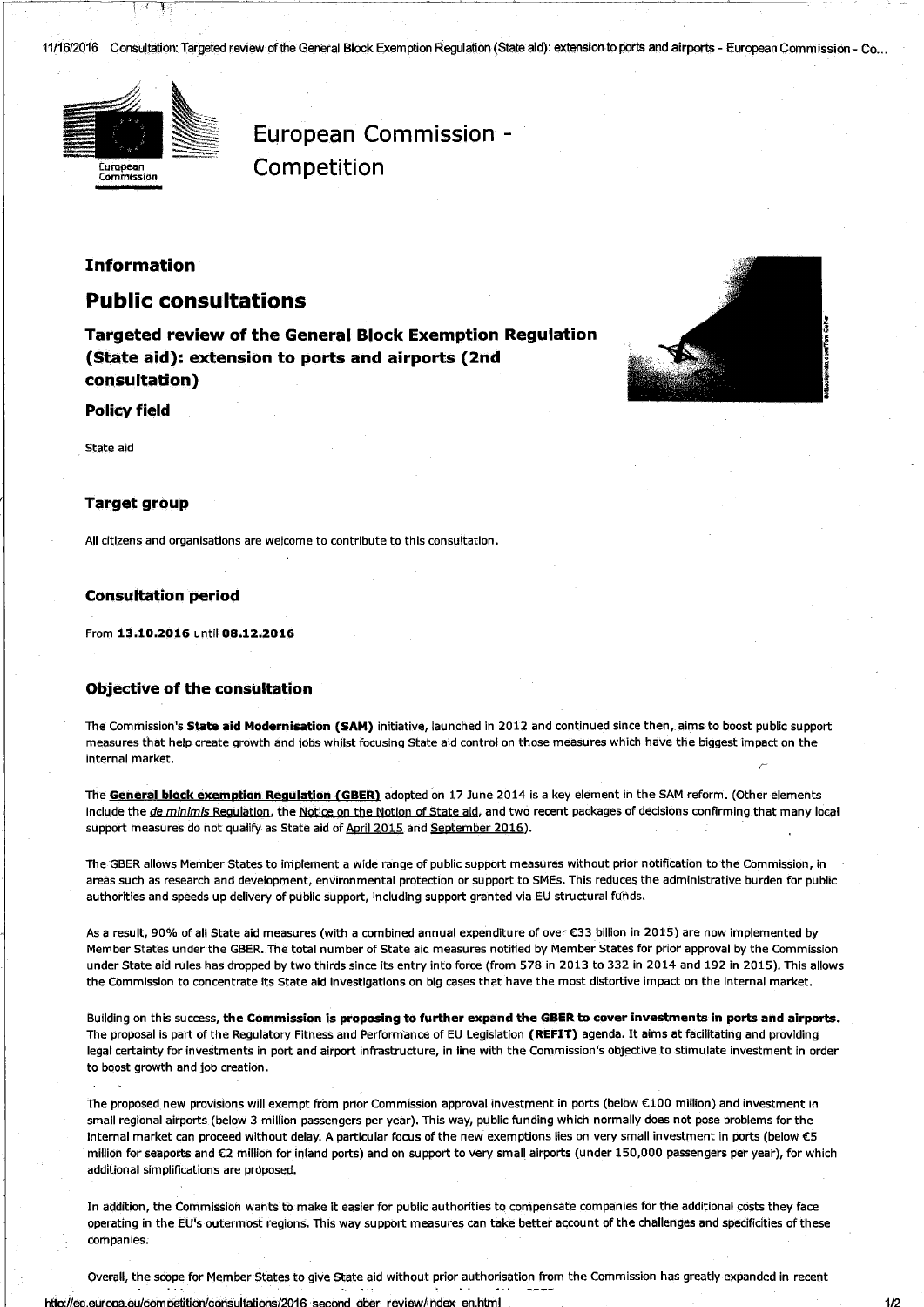11/16/2016 Consultation: Targeted review of the General Block Exemption Regulation (State aid): extension to ports and airports - European Commission - Co... years and would increase even more as a result of the proposed revision of the GBER.

As required by the legal basis of the GBER (Council Regulation (EU) 2015/1588 of 13 July 2015), the Commission will carry out two public consultations on drafts of the Regulation and will consult Member States in Advisory Committee meetings on both drafts.

This is the second public consultation. The first public consultation took place from 07.03.2016 to 30.05.2016. The consultation documents and replies of the first public consultation are available at: http://ec.europa.eu/competition/consultations/2016 gber review/index en.html.

We welcome contributions from citizens, organisations and public authorities.

- If you are answering this consultation as a citizen, please click here to submit your contribution.
- . If you are answering this consultation on behalf of an organisation, please click here to submit your contribution.
- . If you are answering this consultation on behalf of a public authority, please click here to submit your contribution.

Received contributions will be published on this webpage. Only submissions that contain the word "CONFIDENTIAL" (in English, in capital letters) in the subject line of the email can be treated as such and not published. In that case please also provide a non-confidential version of your reply. It is important to read the privacy statement attached to this consultation for information on how your personal data and contribution will be dealt with.

Please note that we cannot guarantee to take account of replies received after the deadline. We would appreciate receiving documents in an electronic format, preferably in English, French or German.

# **View the consultation document**

• Draft amending Regulation bg cs da de el en es et fi fr hr hu it it iv mt ni pi pt ro sk si sv  $\mathbb Z$ 

### Reference documents and other, related consultations

Roadmap<sup>12</sup>

First consultation

#### **Contact details**

Responsible service: Directorate-General for Competition, Unit 03 Please always indicate the reference number in your correspondence: HT.4691 e-mail: COMP-03-PUBLIC-CONSULTATION@ec.europa.eu

Postal address: European Commission Directorate-General for Competition 1049 Brussels Ref: HT4691 Fax (32-2) 296 12 42 Protection of personal data L

Privacy statement

## **Related links**

Your voice in Europe: participate in other consultations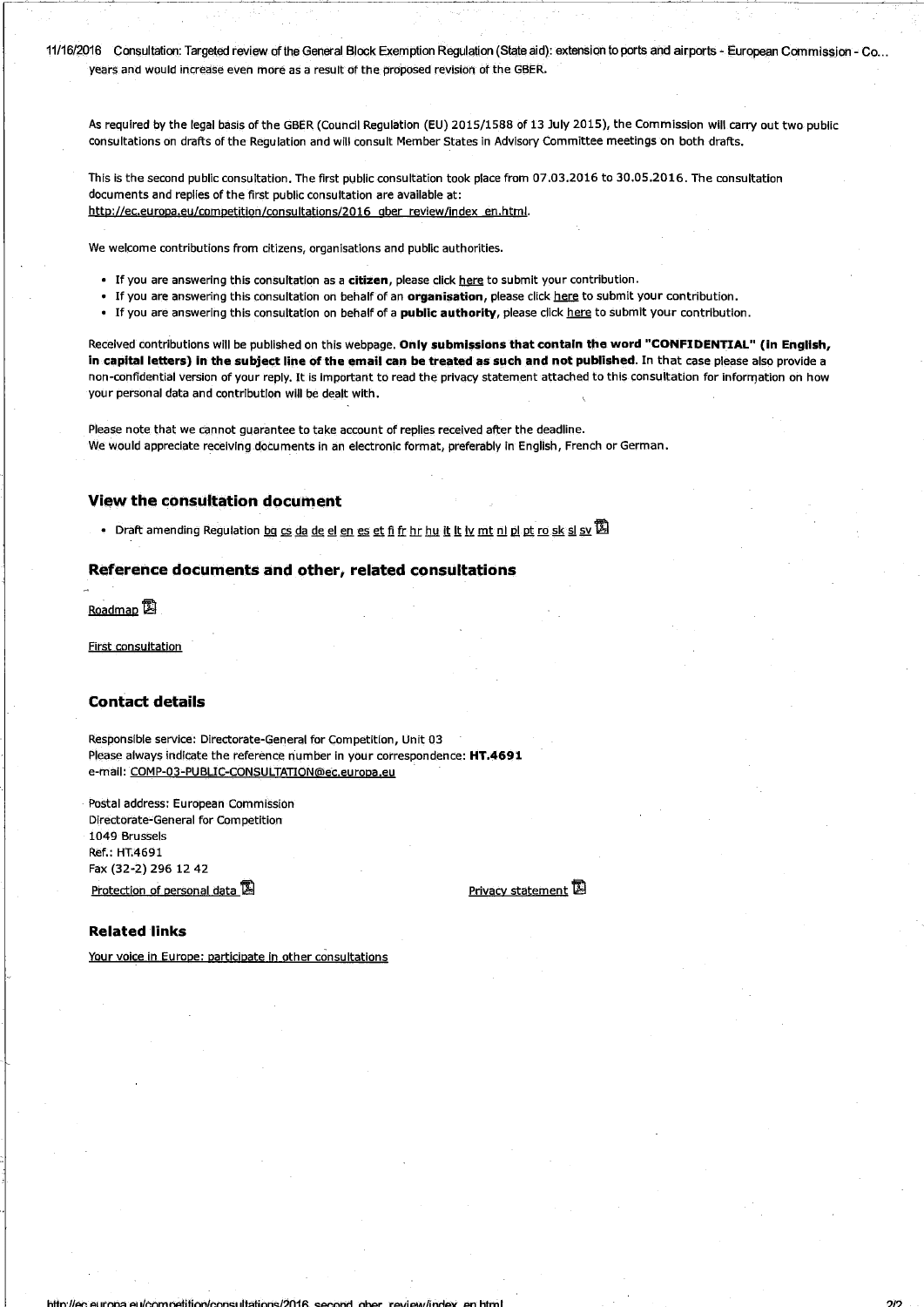

**EUROPEAN COMMISSION** 

> **Brussels**, XXX  $[...]$ (2016) XXX draft

# **COMMISSION REGULATION (EU) .../...**

# of XXX

amending Regulation (EU) No 651/2014 declaring certain categories of aid compatible with the internal market in application of Articles 107 and 108 of the Treaty and Regulation (EU) No 702/2014 declaring certain categories of aid in the agricultural and forestry sectors and in rural areas compatible with the internal market in application of Articles 107 and 108 of the Treaty on the Functioning of the European Union

**Draft** 

(Text with EEA relevance)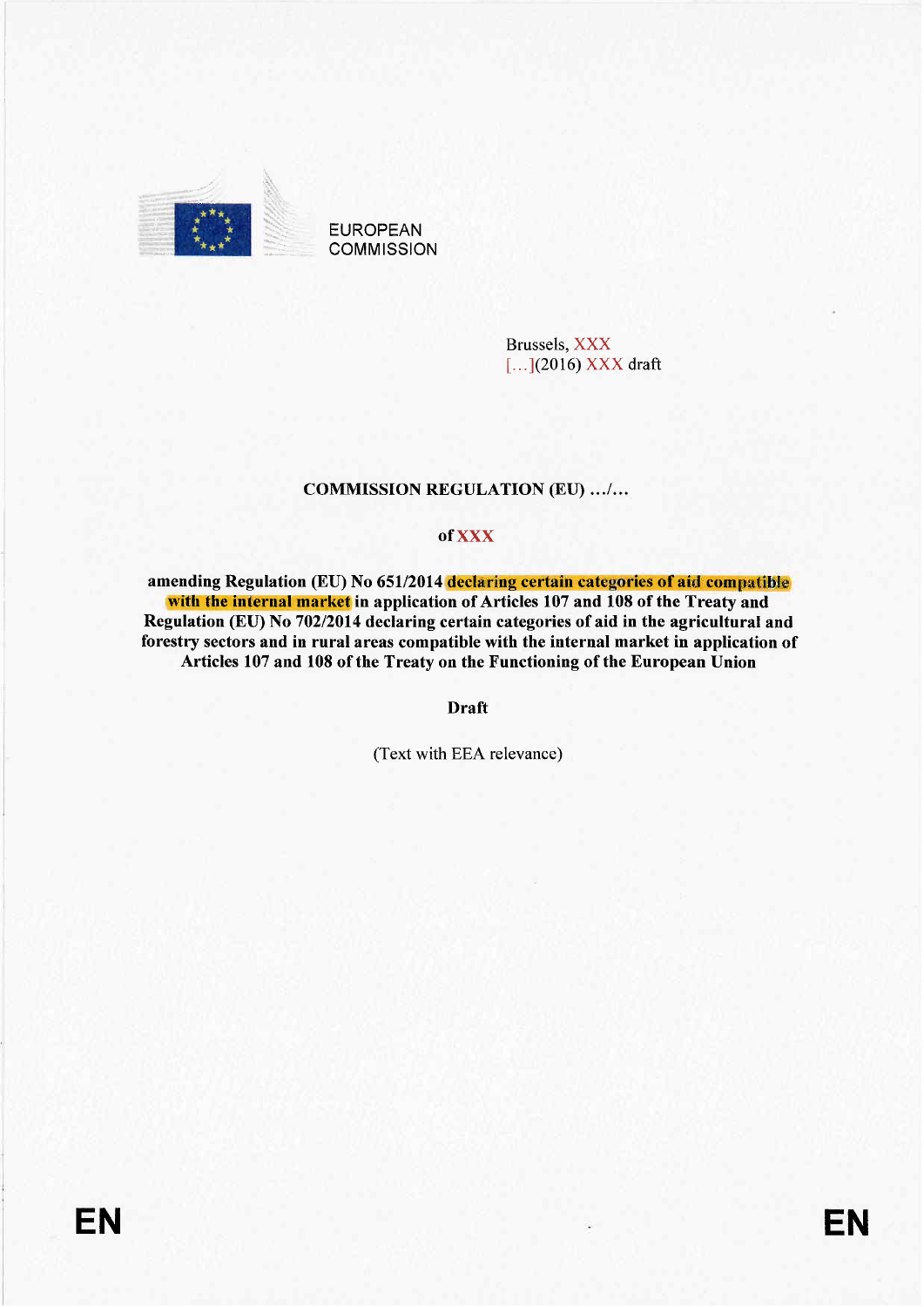# **COMMISSION REGULATION (EU) .../...**

# of XXX

amending Regulation (EU) No 651/2014 declaring certain categories of aid compatible with the internal market in application of Articles 107 and 108 of the Treaty and Regulation (EU) No 702/2014 declaring certain categories of aid in the agricultural and forestry sectors and in rural areas compatible with the internal market in application of Articles 107 and 108 of the Treaty on the Functioning of the European Union

# **Draft**

# (Text with EEA relevance)

# THE EUROPEAN COMMISSION,

Having regard to the Treaty on the Functioning of the European Union,

Having regard to Council Regulation (EU) 2015/1588 of 13 July 2015 on the application of Articles 107 and 108 of the Treaty on the Functioning of the European Union to certain categories of horizontal State aid<sup>1</sup>, and in particular Article  $1(1)(a)$  and (b) thereof,

After consulting the Advisory Committee on State aid,

Whereas:

- Commission Regulation (EU) No  $651/2014^2$  determines certain categories of aid that  $(1)$ are declared compatible with the internal market and exempted from the requirement that they must be notified to the Commission before they are granted. Regulation (EU) No 651/2014 announced that the Commission intended to review the scope of that regulation with a view to including other categories of aid, and in particular aid for port and airport infrastructure, once sufficient case experience would have been acquired.
- $(2)$ In the light of the experience acquired by the Commission and in order to simplify and clarify the State aid rules, to reduce the administrative burden and to allow the Commission to focus on the potentially most distortive cases, aid for port and airport infrastructure now should be included in the scope of Regulation  $(EU)$  No  $651/2014$ .
- Investment aid to regional airports with an average annual passenger traffic volume of  $(3)$ up to three million passengers can improve both the accessibility of certain regions and local development, depending on the specificities of each airport. This supports the priorities of the Europe 2020 strategy contributing to further economic growth and objectives of common EU interest. The experience acquired following the application of the Guidelines on State aid to airports and airlines<sup>3</sup> reveals that investment aid to regional airports does not give rise to undue distortion of trade and competition,

 $\overline{\mathbf{3}}$ 

 $\mathbf{1}$ OJ L 248, 24.9.2015, p. 1.  $\overline{c}$ 

Commission Regulation No 651/2014 of 17 June 2014 declaring certain categories of aid compatible with the internal market in application of Articles 107 and 108 of the Treaty (OJ L 187, 26.6.2014, p.  $\mathbf{D}$ 

OJ C 99, 4.4.2014, p. 3.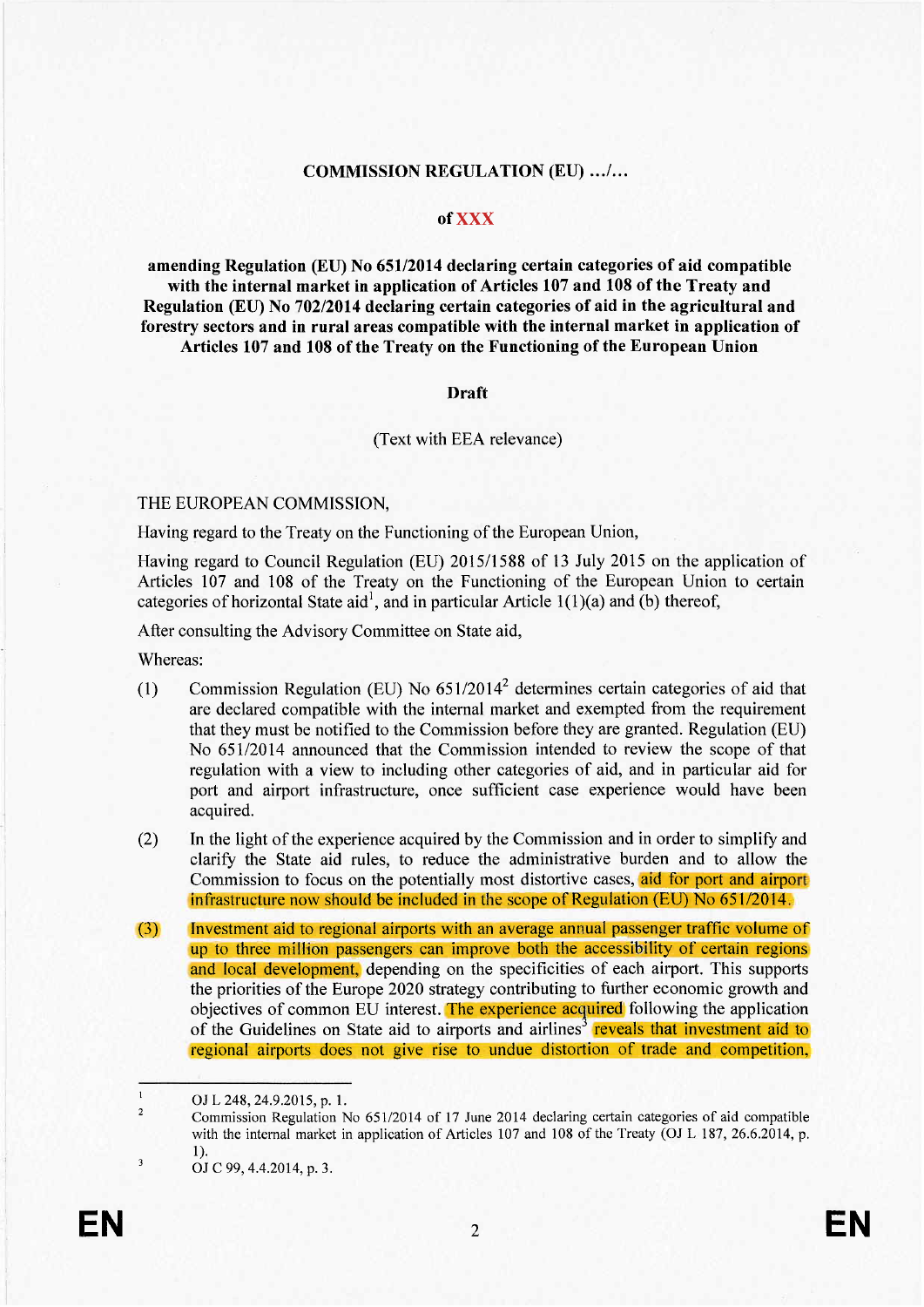provided certain conditions are met. It should therefore be covered by the block exemption in Regulation (EU) No 651/2014, provided certain conditions are fulfilled. It is not appropriate to establish a notification threshold in terms of the amount of aid, since the competitive impact of an aid measure depends mainly on the size of the airport and not on the size of the investment.

- $(4)$ The conditions for the exemption of aid from the notification requirement should aim at limiting distortions of competition that would undermine a level playing field in the internal market, in particular by ensuring the proportionality of the aid amount. In order to be proportionate, the aid should fulfil two conditions. The aid intensity should not exceed a maximum permissible aid intensity, which varies according to the size of the airport In addition, the aid amount should not go beyond the funding gap of the investment. For very small airports of up to 150 000 passengers per annum, the aid should only be required to fulfil one of those conditions. The compatibility conditions should ensure open and non-discriminatory access to the infrastructure. The exemption should not apply to aid granted to airports located in the vicinity of an existing airport from which scheduled air services are operated, because aid to such airports entails a higher risk of distortion of competition and should therefore be notified to the Commission, with the exception of aid granted to very small airports (up to 150 000 passengers per annum), which is unlikely to result in significant distortion of competition.
- Maritime ports are of strategic importance for achieving the smooth functioning of the  $(5)$ internal market and the strengthening of economic, social and territorial cohesion, as set out, inter alia, in the Europe 2020 Strategy and in the Commission White Paper "Roadmap to a Single European Transport Area - Towards a competitive and resource efficient transport system"<sup>4</sup>. As highlighted in the Communication "Ports: an engine for growth<sup>"5</sup>, the effective operation of ports in all Union maritime regions requires efficient public and private investment. Investments are necessary, in particular, for the adaptation of access infrastructure to ports and of port infrastructure to the increased size and complexity of the fleet, to the use of alternative fuel infrastructure and to stricter requirements on environmental performance. The lack of high quality port infrastructure results in congestion and extra costs for shippers, transport operators and consumers.
- $(6)$ The development of inland ports and their integration into multi-modal transport is a major objective of Union transport policy. Union legislation explicitly aims at reinforcing transport intermodality and the shift towards more environmentallyfriendly modes of transport such as rail and sea/inland waterway transport.
- $(7)$ Conditions for exempting aid to ports should aim at limiting competition distortions that would undermine a level playing field in the internal market, in particular by ensuring the proportionality of the aid amount. In order to be proportionate, the aid should not exceed the maximum permissible aid intensity, which for maritime ports varies according to the size of the investment project. The aid amount should not go beyond the difference between the eligible costs and the operating profit of the investment, except for very small aid amounts, for which a simplified approach is appropriate in order to reduce administrative burden. Open and non-discriminatory access to the infrastructure should also be ensured.

 $\overline{4}$ COM(2011)144.

COM(2013)295.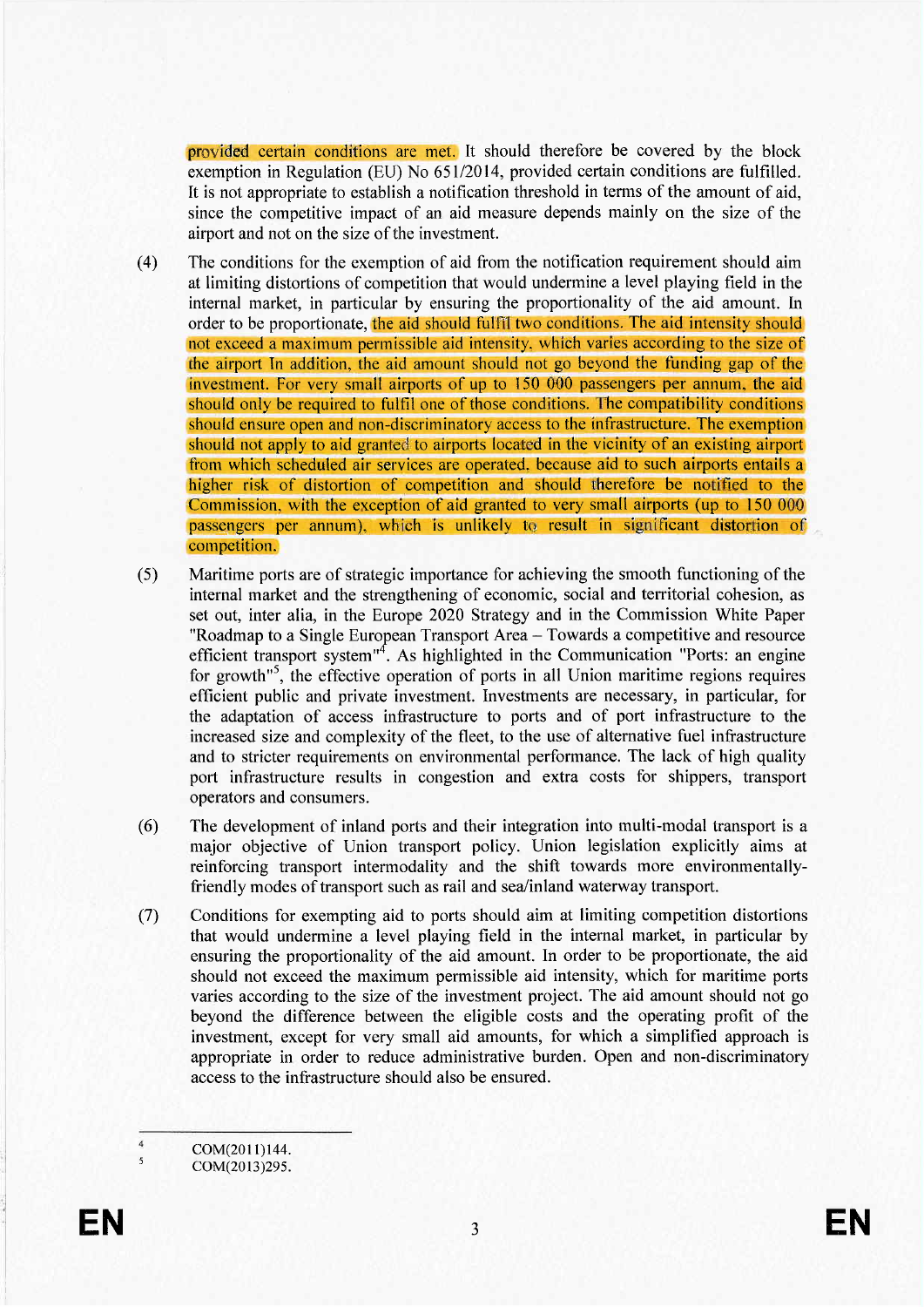- (8) Investments included in the work plans of the Core Network Corridors set up by Regulation (EU) No 1315/2013 of the European Parliament and of the Council<sup>6</sup> are projects of common interest with a particular strategic interest for the Union. Maritime ports that are part of those networks constitute the entry and exit points of goods being transported in and out of the Union. Inland ports that are part of those networks are key factors enabling the multimodality of the network. Investments aiming to improve the performance of those ports should benefit from a higher notification threshold.
- (9) In the light of the experience acquired following the application of Regulation (EU) No 651/2014 and Regulation (EU) No 702/2014, it is also appropriate to adapt certain provisions of those Regulations.
- (10) In particular, as regards regional operating aid schemes for outermost regions, the application of different rules for the compensation of additional transport costs and of other additional costs has proven difficult in practice and not appropriate to address the structural handicaps referred to in Article 349 of the Treaty, remoteness and insularity, small size, diffcult topography and climate, economic dependence on a few products, the permanence and combination of which severely restrain their development, and the provisions should therefore be replaced by a method that applies to all additional costs.
- (11) In view of the limited negative effects on competition of aid for culture and heritage conservation, the notification thresholds for aid in those areas should be increased.
- (12) Regulation (EU) No 651/2014 and Regulation (EU) No 702/2014 should therefore be amended accordingly,
- HAS ADOPTED THIS REGULATION:

Article 1

# Regulation (EU) No  $651/2014$  is amended as follows:

(1) Article 1 is amended as follows:

- (a) paragraph 1 is amended as follows:
- $(i)$  points  $(k)$  and  $(l)$  are replaced by the following:

'(k) aid for sport and multifunctional recreational infrastructure;

(1) aid for local infrastructures;'

(ii) the following points (m) and (n) are added:

'(m) aid for regional airports; and

(n) aid for ports.'

(b) in paragraph 3, the first subparagraph is replaced by the following:

'This Regulation shall not apply to:

(a) aid granted in the fishery and aquaculture sector, as covered by Regulation (EU) No 1379/2013 of the European Parliament and of the Counci1\* with the exception of training aid, aid for SMEs' access to finance, aid in the field of research and development, innovation aid

6

Regulation (EU) No 1315/2013 of the European Parliament and of the Council of 11 December 2013 on Union guidelines for the development of the trans-European transport network and repealing Decision No 661/2010/EU (OJ L 348, 20.12.2013, p. 1).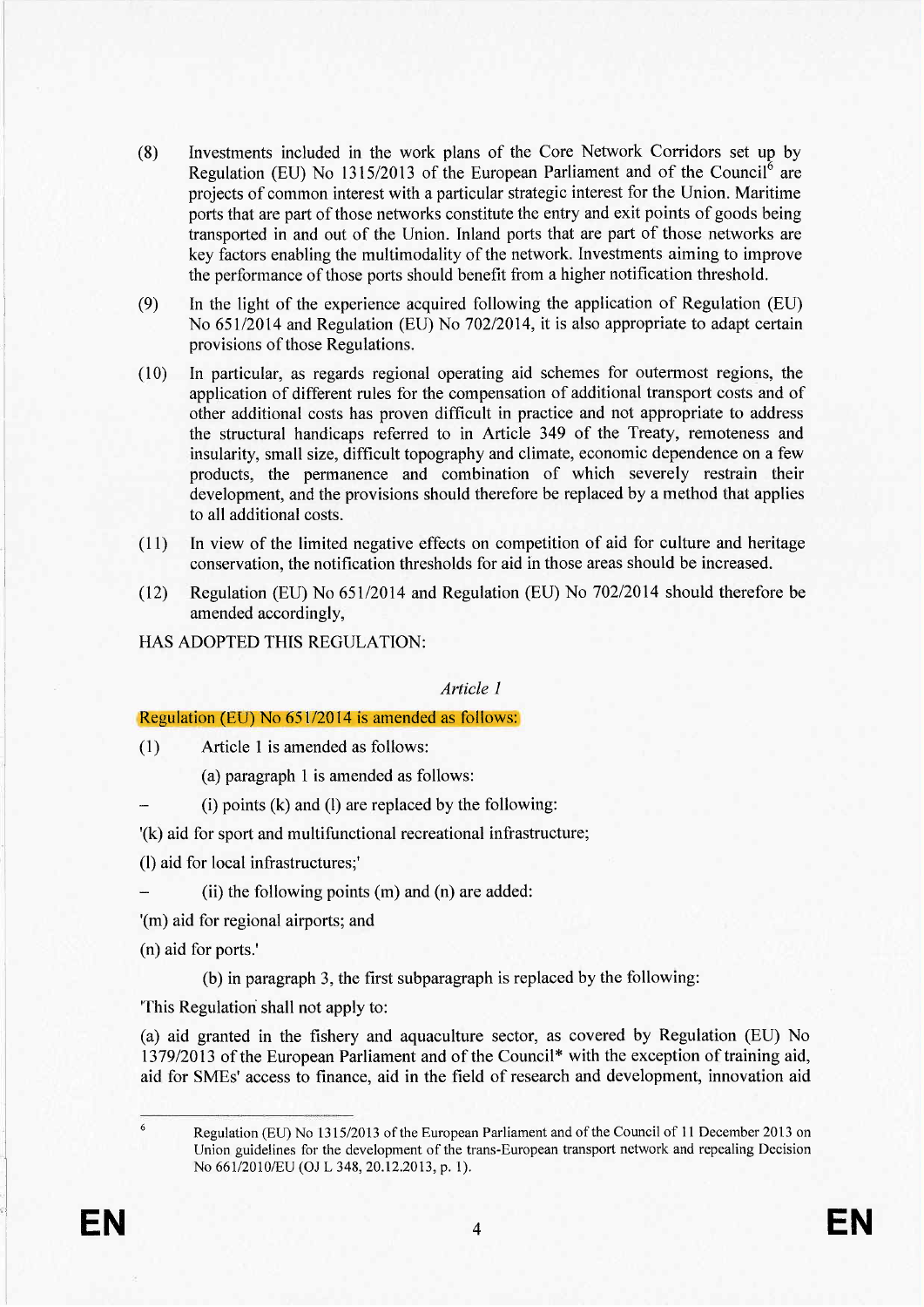for SMEs, aid for disadvantaged workers and workers with disabilties and regional operating aid schemes in outermost regions and sparsely populated areas;

(b) aid granted in the primary agricultural production sector, with the exception of regional operating aid, aid for consultancy in favour of SMEs, risk finance aid, aid for research and development, innovation aid for SMEs, environmental aid, training aid and aid for disadvantaged workers and workers with disabilties;

(c) aid, other than regional operating aid, granted in the sector of processing and marketing of agricultural products, in the following cases:

(i) where the amount of the. aid is fixed on the basis of the price or quantity of such products purchased from primary producers or put on the market by the undertakings concerned; or

(ii) where the aid is conditional on being partly or entirely passed on to primary producers;

(d) aid to facilitate the closure of uncompetitive coal mines, as covered by Council Decision No 2010/787\*\*.

(e) the categories of regional aid excluded in Article 13.

\*\*Council Decision of 10 December 2010 on State aid to faciltate the closure of uncompetitive coal mines (OJ L 336,21.2.2010, p. 24).

 $(c)$  paragraph 4 is amended as follows:

(i) point (a) is replaced by the following:

'(a) aid schemes which do not explicitly exclude the payment of individual aid in favour of an undertaking which is subject to. an outstanding recovery order. following a previous Commission decision declaring an aid granted by the same Member State. illegal and incompatible with the internal market, with the exception of aid schemes to make good the damage caused by certain natural disasters;'

(ii) point (c) is replaced by the following:

'(c) aid to undertakings in diffculty, with the exception of aid schemes to make good the damage caused by certain natural disasters and regional operating aid schemes, provided those schemes do not treat undertakings in diffculty more favourably than other undertakings.'

(2) Article 2 is amended as follows:

(a) point 39 is replaced by the following:

1(39) 'operating profit' means the difference between the discounted revenues and the discounted operating costs over the economic lifetime of the investment, where this difference is positive. The operating costs include costs such as personnel costs, materials, contracted services, communications, energy, maintenance, rent, administration, but exclude, for the purpose of this Regulation, depreciation charges and the costs of financing if these have been covered by investment aid. Discounting revenues and operating costs using an appropriate discount rate allows that a reasonable profit can be made.'

(b) point 42 is replaced by the following:

"'

<sup>\*</sup> Regulation (EU) No 1379/2013 of the European Parliament and of the Council of 11 December 2013 on the common organisation of the markets in fishery and aquaculture products, amending Council Regulations (EC) No  $1184/2006$  and (EC) No  $1224/2009$  and repealing Council Regulation (EC) No  $104/2000$  (OJ L 354, 28.12.2013, p. 1).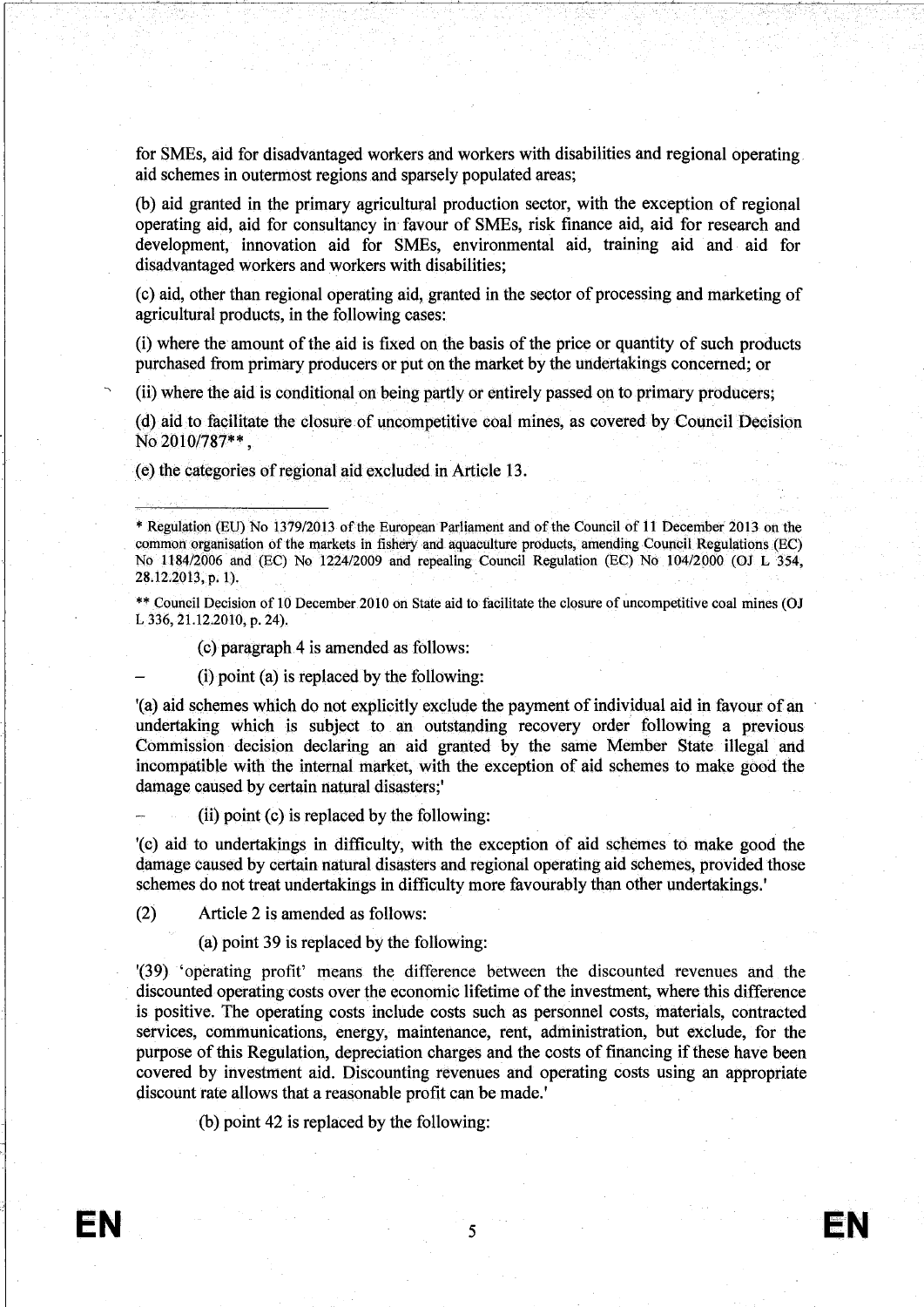'(42) 'regional operating aid' means aid to reduce an undertaking's current expenditure. This includes cost categories such as personnel costs, materials, contracted services, communications, energy, maintenance, rent, administration, etc., but excludes depreciation charges and the costs of financing if these have been included in the eligible costs when granting investment aid;'

(c) point 48 is replaced by the following:

'(48) 'sparsely populated areas' means NUTS 2 regions with less than 8 inhabitants per  $km^2$  or NUTS 3 regions with less than 12.5 inhabitants per  $km^2$ ;

(d) the following point 48a is inserted:

'(48a) 'very sparsely populated areas' means NUTS 2 regions with less than 8 inhabitants per  $km^2$ :

(e) point 55 is replaced by the following:

'(55) 'areas eligible for operating aid' means an outermost region referred to in Article 349 of the Treaty or a sparsely populated area, or a very sparsely populated area.'

(f) the following point 61a is inserted:

'(61a) 'Closure of the same or similar activity' means full closures and also partial closures resulting in substantial job losses. For the purpose of this provision substantial job losses are defined as losses of at least [100] jobs in that activity in an establishment or as a job reduction in that activity in an establishment of at least 50% of the workforce;

(g) after point 143 the following points are added:

# 'Definitions for Aid for regional airports

(144) 'airport infrastructure' means infrastructure and equipment for the provision of airport services by the airport to airlines and the various service providers, including runways, terminals, aprons, taxiways, centralised ground handling infrastructure and any other facilities that directly support the airport services, excluding infrastructure and equipment which is primarily necessary for pursuing non-aeronautical activities;

(145) 'airline' means any airline with a valid operating licence issued by a Member State or a Member of the Common European Aviation Area pursuant to Regulation (EC) No 1008/2008 of the European Parliament and of the Council\*;

(146) 'airport' means an entity or group of entities performing the economic activity of providing airport services to airlines;

(147) 'airport services' means services provided to airlines by an airport or any of its subsidiaries, to ensure the handling of aircraft, from landing to take-off, and of passengers and freight, so as to enable airlines to provide air transport services, including the provision of ground handling services and the provision of centralised ground handling infrastructure;

(148) 'average annual passenger traffic' means a figure determined on the basis of the inbound and outbound passenger traffic during the two financial years preceding that in which the aid is granted;

(149) 'centralised ground handling infrastructure' means infrastructure which is normally operated by the airport manager and put at the disposal of the various providers of ground handling services active at the airport in exchange for remuneration, excluding equipment owned or operated by the providers of ground handling services;

(150) 'high-speed train' means a train capable of reaching speeds of over 200 km/h